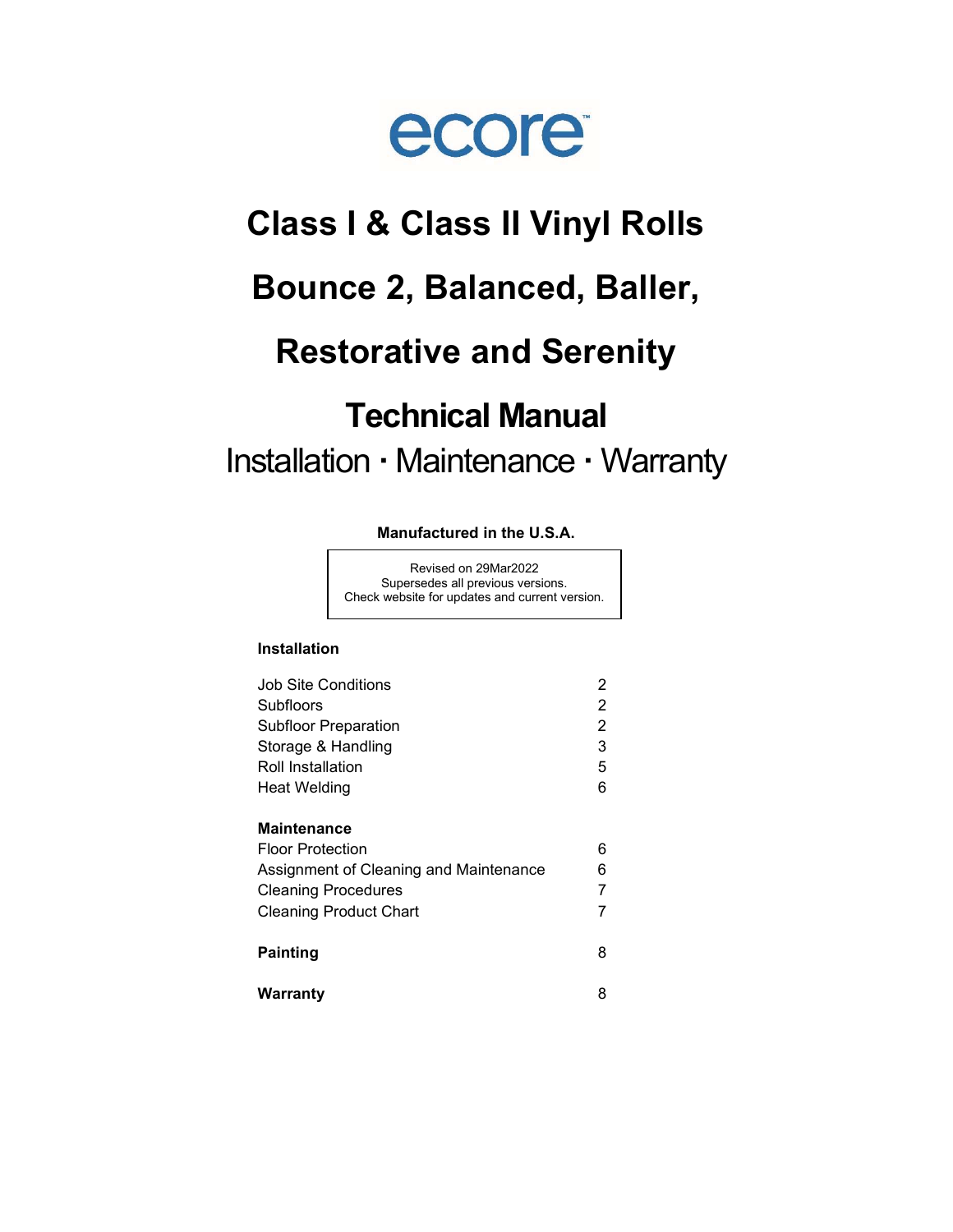

# Installation

#### I. JOB SITE CONDITIONS

- 1. Installation should not begin until after all other trades are finished in the area. If the job requires other trades to work in the area after the installation of the floor, the floor should be protected with an appropriate cover.
- 2. Areas to receive flooring should be weather tight and maintained at a minimum uniform temperature of 65°F (18°C) for 48 hours before, during, and after the installation.

#### II. SUBFLOORS

1. Permitted subfloors include concrete, Portland-based patching and leveling materials, and wood.

NOTE: Gypsum-based patching and leveling compounds are not acceptable.

NOTE: The selected Portland-based patching and self-leveling materials must be moisture resistant and rated to withstand the RH moisture levels on the project.

- 2. Wood Subfloors Wood subfloors should be double constructed, rigid and free from movement with a minimum of 18 inches of well-ventilated air space below.
- 3. Underlayments The preferred underlayment panel is American Plywood Association (APA) underlayment grade plywood, minimum thickness of 1/4-inch, with a fully sanded face.

#### NOTE: Particleboard, chipboard, Masonite and lauan are not considered to be suitable underlayments.

3. Concrete Floors – Concrete shall have a minimum compressive strength of 3000 psi. New concrete slabs should cure for a minimum of 28 days before installation. Concrete must be fully cured and permanently dry.

#### III. SUBFLOOR REQUIREMENTS AND PREPARATION

- 1. Subfloors shall be dry, clean, smooth, level, and structurally sound. They should be free of dust, solvent, paint, wax, oil, grease, asphalt, sealers, curing and hardening compounds, alkaline salts, old adhesive residue, and other extraneous materials, according to ASTM F710.
- 2. Subfloors should be smooth to prevent irregularities, roughness, or other defects from telegraphing through the new flooring. The surface should be flat to the equivalent of 3/16˝ (4.8 mm) in 10´ (3.0 m).
- 3. Mechanically remove all traces of old adhesives, paint, or other debris by scraping, sanding, or scarifying the substrate. Do not use solvents. All high spots shall be ground level and low spots filled with a Portland-based patching compound.
- 4. All saw cuts (control joints), cracks, indentations, and other non-moving joints in the concrete must be filled with a Portland-based patching compound.
- 5. Expansion joints in the concrete are designed to allow for expansion and contraction of the concrete. If a floor covering is installed over an expansion joint, it will likely fail in that area. Use expansion joint covers designed for resilient flooring.
- 6. Always allow patching materials to dry thoroughly and install according to the manufacturer's instructions. Excessive moisture in patching material may cause bonding problems or a bubbling reaction with the adhesive.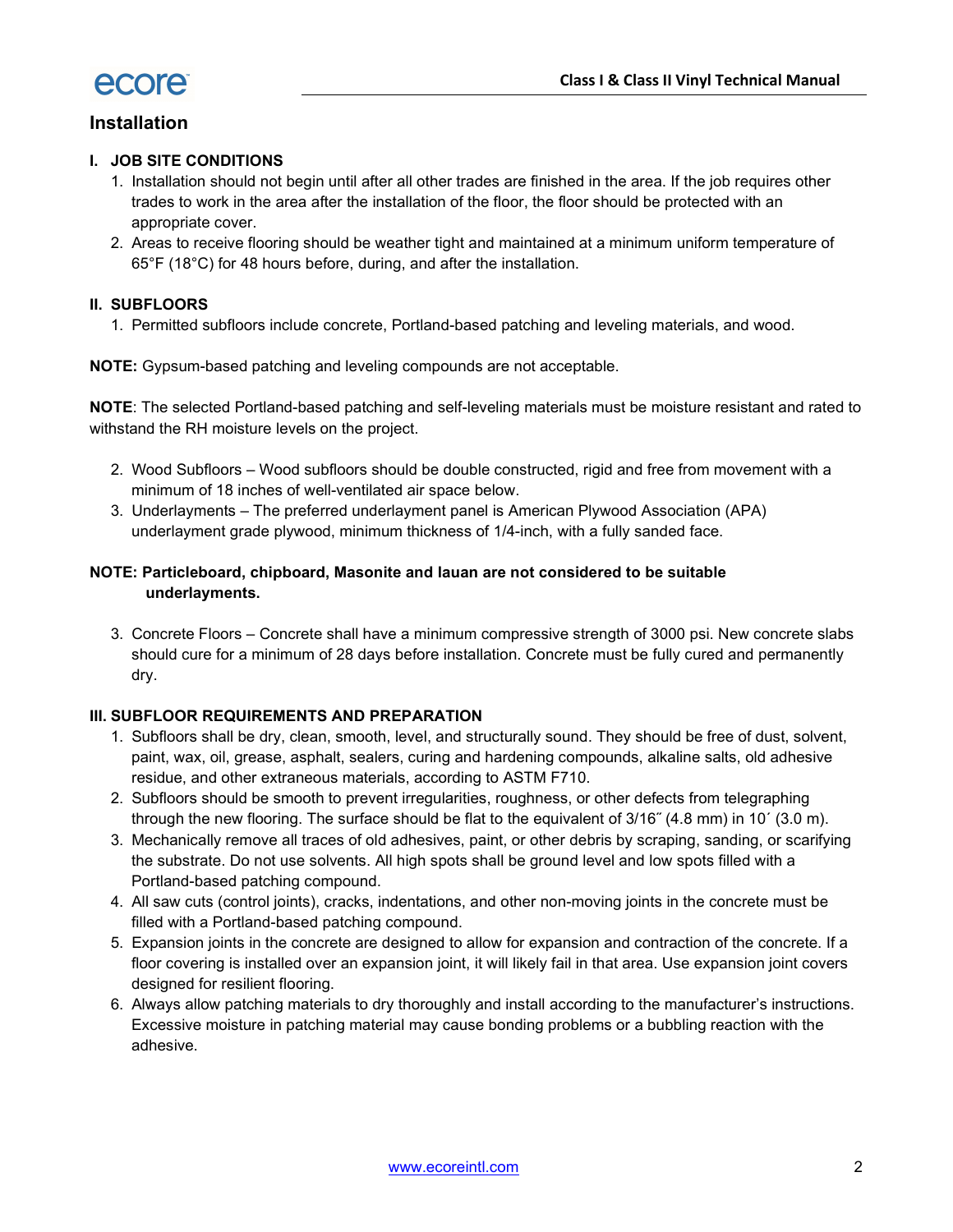

### HAZARDS:

SILICA WARNING – Concrete, floor patching compounds, toppings, and leveling compounds can contain free crystalline silica. Cutting, sawing, grinding, or drilling can produce respirable crystalline silica (particles 1- 10 micrometers). Classified by OSHA as an IA carcinogen, respirable silica is known to cause silicosis and other respiratory diseases. Avoid actions that may cause dust to become airborne. Use local or general ventilation or provide protective equipment to reduce exposure to below the applicable exposure limits.

ASBESTOS WARNING – Resilient flooring, backing, lining felt, paint, or asphaltic "cutback" adhesives can contain asbestos fibers. Avoid actions that cause dust to become airborne. Do not sand, dry sweep, dry scrape, drill, saw, bead blast, or mechanically chip or pulverize. Regulations may require that the material be tested to determine the asbestos content. Consult the document "Recommended Work Practices for Removal of Existing Resilient Floor Coverings" available from the Resilient Floor Covering Institute.

LEAD WARNING – Certain paints can contain lead. Exposure to excessive amounts of lead dust presents a health hazard. Refer to applicable federal, state, and local laws and the publication "Lead Based Paint: Guidelines for Hazard Identification and Abatement in Public and Indian Housing" available from the United States Department of Housing and Urban Development.

- 7. Moisture must be measured using the RH Relative Humidity test method per the ASTM F2170 test standard. Moisture content should not exceed the allowable limit of the selected Ecore adhesive.
	- a. E-Grip III RH limit of 85% normally selected
	- b. E-Grip 95 RH limit of 95% higher RH applications
	- c. E-Grip 99 RH limit of 99% highest RH applications

If RH levels exceed the selected Ecore adhesive's RH limit, stop and correct situation.

- 8. In the event that a moisture mitigation system is required, it must conform to the ASTM F3010 Standard Practice for Two-Component Resin Based Membrane Forming Moisture Mitigation Systems for use Under Resilient Floor Coverings.
- 9. Perform pH tests on all concrete floors. If greater than the allowable limit of the selected Ecore adhesive, neutralize prior to installation.
- 10. Adhesive bond tests should be conducted in several locations throughout the area. Glue down 3´ x 3´ test pieces of the flooring with the recommended adhesive and trowel. Allow to set for 72 hours before attempting to remove. A sufficient amount of force should be required to remove the flooring and, when removed, there should be adhesive residue on the subfloor and on the back of the test pieces.

#### IV. MATERIAL STORAGE AND HANDLING

- 1. Material should be delivered to the job site in its original, unopened packaging with all labels intact.
- 2. Material must be stored in a climate-controlled environment not to exceed 85°F (30°C)
- 3. The material and adhesive must be acclimated at room temperature for a minimum of 48 hours before starting installation.
- 4. Note: Shipping pallets, cradles, banding, etc. are not intended for storage. After 7 days, remove material from shipping pallets, cradles, etc. Rolls of vinyl and vinyl laminated to rubber should be stored standing up. Storing vinyl rolls and vinyl fusion bonded-to-rubber rolls on their side will result in welting.
- 5. Inspect all materials for visual defects before beginning the installation. No labor claim will be honored on material installed with visual defects. Verify the material delivered is the correct style, color, and amount. Any discrepancies must be reported immediately before beginning installation.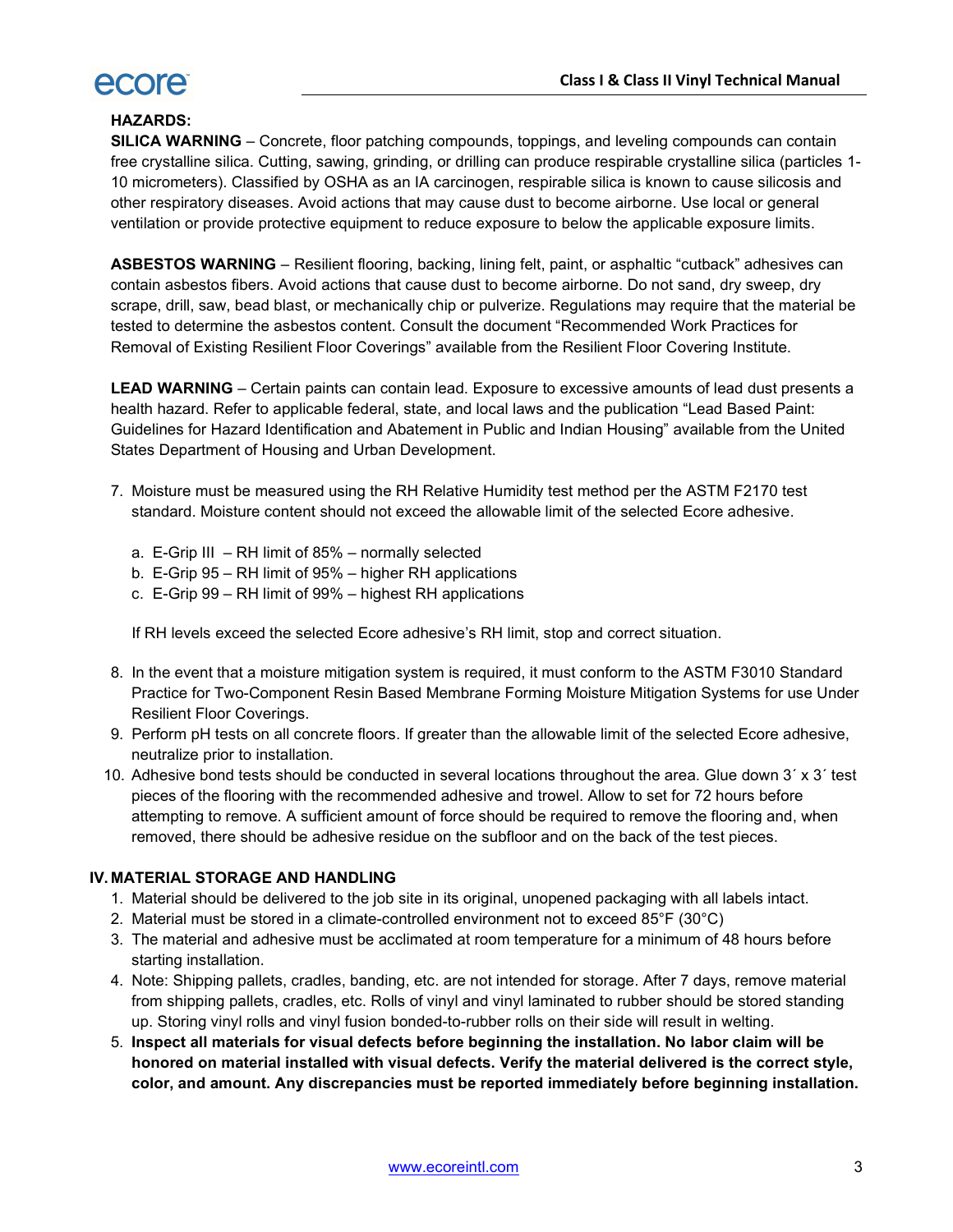

6. PLEASE NOTE: All *WOOD BOARD PATTERN* rolls should be unrolled and installed in the **SAME** direction to avoid pattern variations between the rolls.



**Wood Board Pattern rolls go in same direction** 

- 7. PLEASE NOTE: Wood board pattern rolls have partial board widths on each side of the roll from the factory; factory edges are suitable for installation. If removal of these partial board widths is specified, material yield will be reduced on the job and should be taken into account when estimating.
- 8. Unroll all rolls and allow to relax overnight.
- 9. PLEASE NOTE: ALL NON-WOOD PATTERN rolls must be unrolled and installed in the same direction within each consecutive run. Adjacent rows must be laid in the opposite direction to avoid shade variations between the rolls.

Adjacent rows of **Non-Wood Pattern Rolls go in OPPOSITE directions** 



10. Unroll all rolls and allow to relax overnight.

NOTE: When handling or installing Class I & Class II Vinyl, special care should be taken not to sharply fold or crease the material. This can result in permanent visual damage to the PUR wear layer which is not covered under Ecore's product warranty.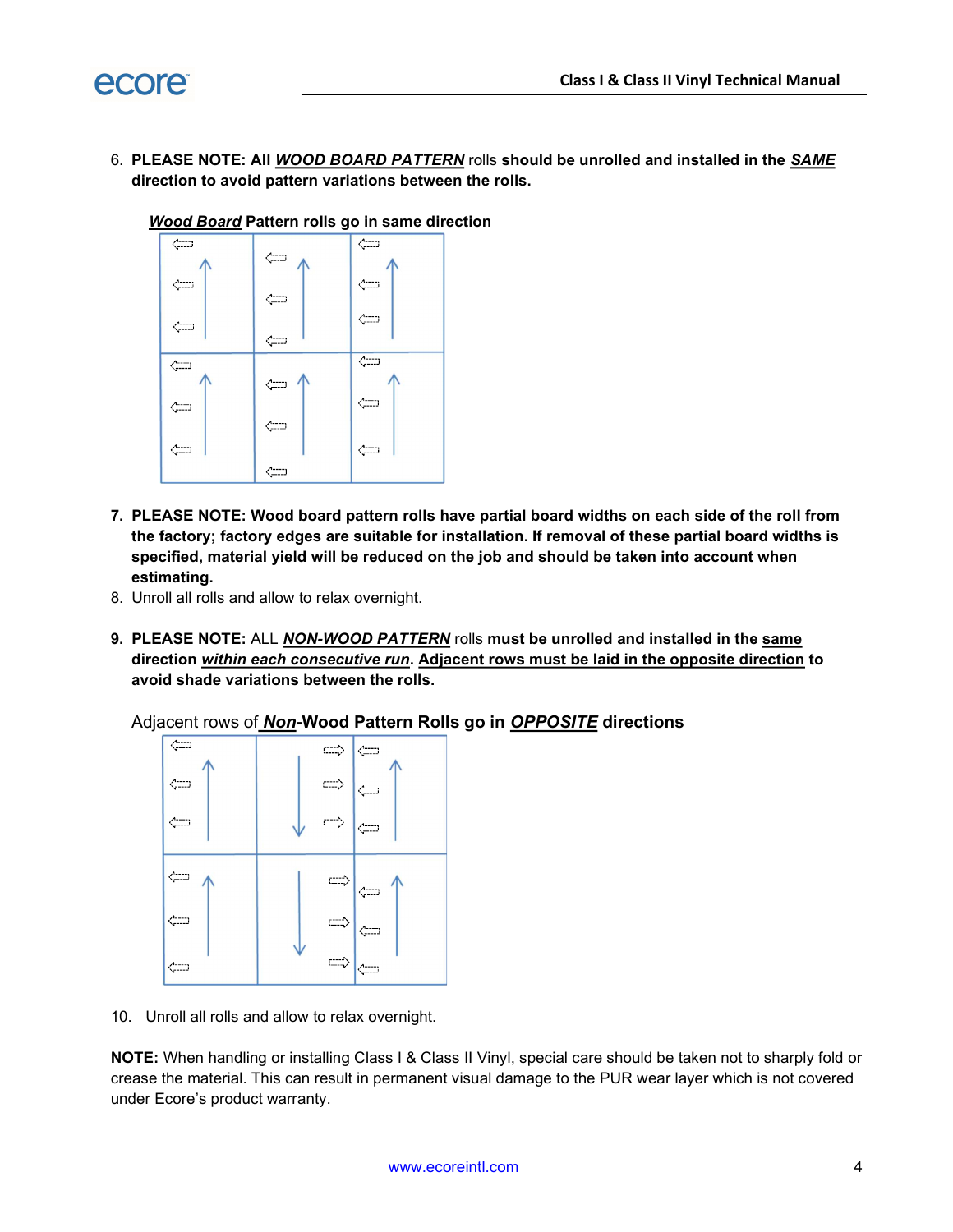

#### V. INSTALLATION – ROLL MATERIAL

- 1. Make the assumption that the walls you are butting against are not straight or square. Using a chalk line, make a starting point for an edge of the flooring to follow. The chalk line should be set where the first seam will be located.
- 2. Lay the vinyl on the floor in a way that will use your cuts efficiently. Cut all rolls at the required length, including enough to run up the wall a couple inches.
- 3. If end seams are necessary, they should be staggered on the floor and overlapped approximately 2". End seams will be trimmed after acclimation period using a square to ensure they fit tightly without gaps.
- 4. After allowing proper acclimation and rough cuts are made, you may begin the installation.
- 5. Align the first edge to the chalk line. Note: it is very important that the first seam is perfectly straight.
- 6. Position the second roll with appropriate overlap required to maintain board pattern consistency. After seams are trimmed, the edges should fit snug with no visual gaps. Care should be taken to not over compress the seam. Over compressed seams will cause peaking.
- 7. Repeat for each consecutive sheet necessary to complete the area or those rolls that will be installed that day.

#### INSTALLATION – Adhesive Application

- 1. After performing the above procedures, begin the application of the selected Ecore adhesive. Ecore adhesives should not be mixed and are specially formulated for use right out of the pail. Apply to the substrate using a 1/16˝ square- notched trowel.
- 2. Fold over the first drop along the wall (half the width of the roll). Rolls are 6 feet wide, so when roll is folded over this will leave an exposed area of substrate that is 3 feet wide.
- 3. Spread the adhesive, taking care not to spread more E-Grip III than can be covered with flooring within 30 minutes. The open time of the adhesive is 30–40 minutes at 70°F and 50% relative humidity.

NOTE: Temperature and humidity affect the open time of the adhesive. Temperatures above 70°F and/or relative humidity above 50% will cause the adhesive to set up more quickly. Temperatures below 70°F and/or relative humidity below 50% will cause the adhesive to set up more slowly. The installer should monitor the on-site conditions and adjust the open time accordingly.

NOTE: Do not allow E-Grip III to cure on your hands or the flooring. Immediately wipe off excess adhesive with a rag dampened with mineral spirits! Cured adhesive is very difficult to remove from hands. We strongly suggest wearing gloves while using E-Grip III.

- 4. Lay the flooring into the wet adhesive. Do not allow the material to "flop" into place; this may cause air entrapment and bubbles beneath the flooring.
- 5. Immediately roll the floor with a 75–100 lb. roller to ensure proper adhesive transfer. Overlap each pass of the roller by 50% of the previous pass to ensure the floor is properly rolled. Roll the width first and then the length. Roll again within the first 60 minutes.
- 6. Fold over the second half of the first roll and half the width of the second roll, exposing approximately 6 feet substrate. Spread the adhesive, roll the flooring, and repeat for each consecutive drop.
- 7. Continue process for each consecutive drop, always folding material back into wet adhesive bed.

NOTE: Never leave adhesive ridges or puddles. They will telegraph through the material.

8. Use J-Type Hand Roller on all seams after the entire floor has been rolled.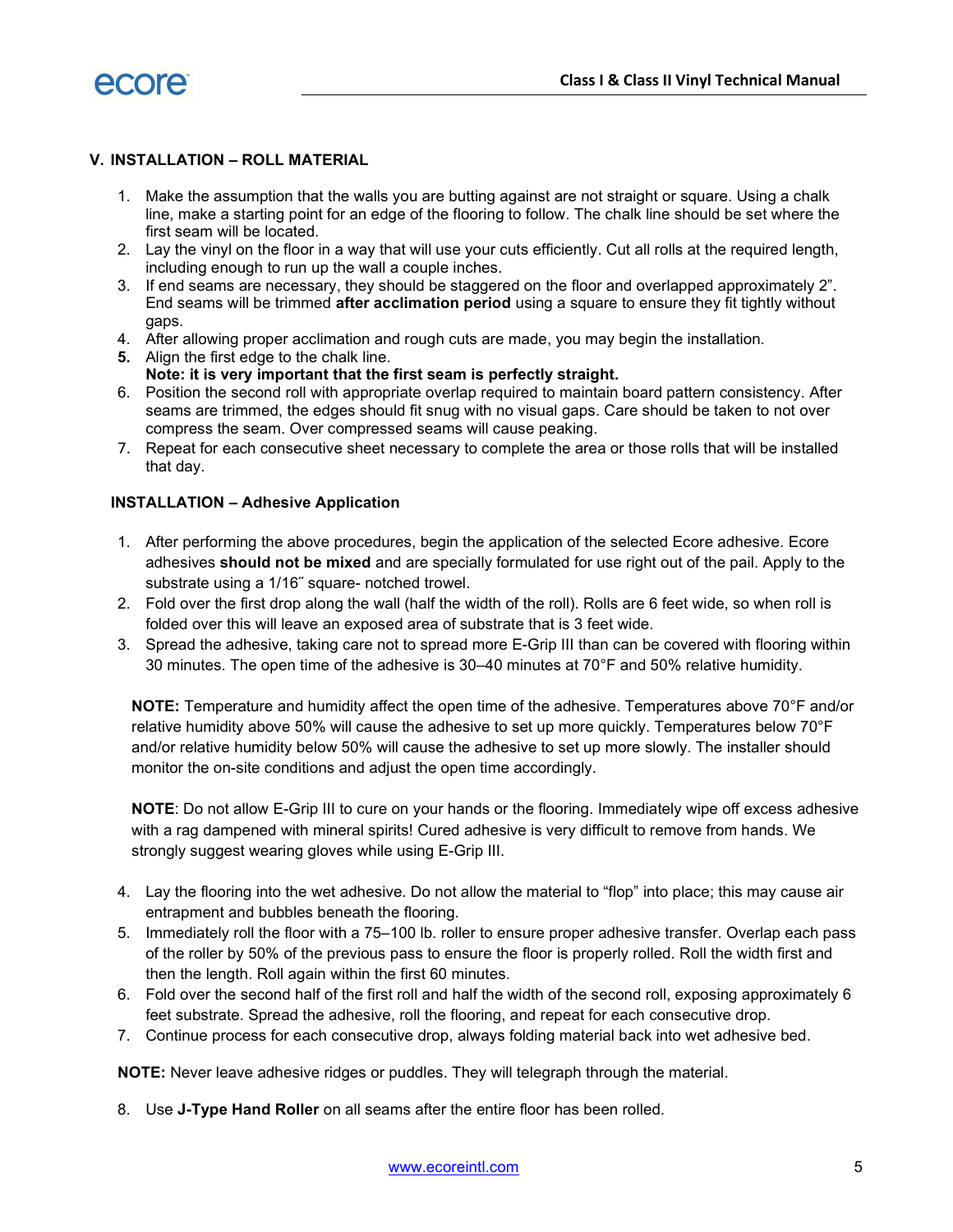

9. Keep traffic off the floor for a minimum of 24 hours. Floor should be free from light rolling loads for a minimum of 72 hours.

#### INSTALLATION – Welding Rolls

- 1. Groove seams in sheet flooring as required, and heat weld with manufacturer's welding rod. All seams must be heat welded.
- 2. Complete first pass skive. Mozart skiving knife is recommended.
- 3. Let weld cool for 10 20 minutes and then complete final skive.

## Floor Protection

#### It is the Specifier's responsibility to:

Mandate covering and protection of floor from damage and construction debris until construction is complete.

Assign to the appropriate party responsibility for the initial cleaning of floor following published procedures.

Ecore recommends our environmentally friendly line of maintenance products, including E-Cleaner.

#### It is the General Contractor's responsibility to provide:

A building or installation area that is fully enclosed from the elements, including finished roof, windows, doors, etc.

Temperature that is climate controlled with a minimum uniform temperature of 65° F for 48 hours prior to, during, and after the flooring installation, for acclimation of flooring materials.

Protection for those areas of the flooring that are subject to direct sunlight through doors or windows by having the doors or windows covered for such time until the installation of the material is complete.

Protection for flooring from damage and construction debris by using an appropriate floor covering until such time that the recommended initial cleaning may be performed.

NOTE: Rubber feet or rubber mats may cause permanent staining to vinyl surfaces. Ecore does not recommend that equipment with rubber feet or the use of rubber-backed mats on vinyl floors.

NOTE: Fit protective feet to table and chair legs to prevent scratching.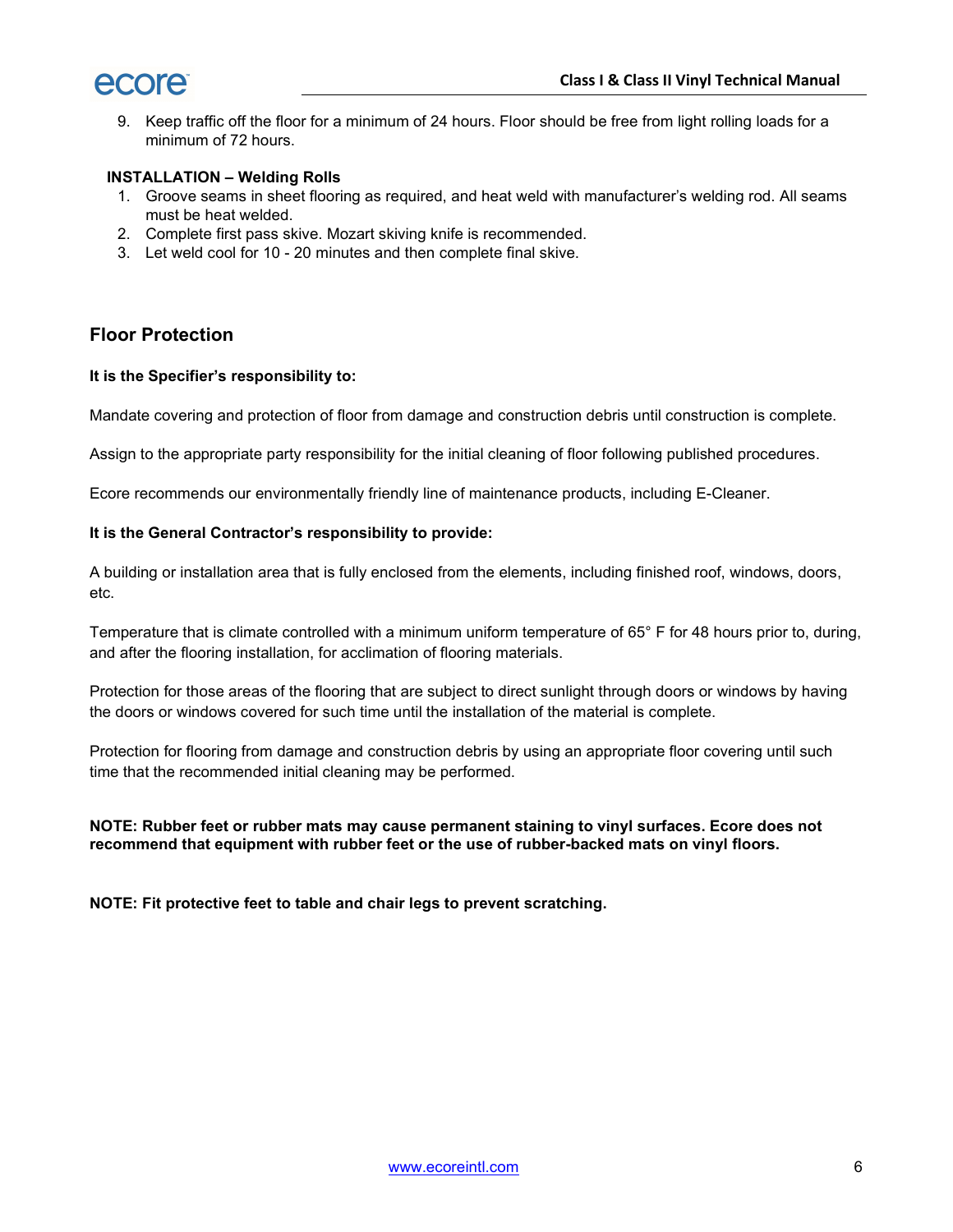

## **Maintenance**

The Class I & Class II Vinyl incorporates a polyurethane reinforcement, which protects the floor covering by resisting soiling and scuffing. Combined with the superior closed surface finish, this enhanced protection allows the use of a polish-free maintenance regime. This protection ensures that the intensity of the maintenance and overall cleaning costs are significantly reduced.

#### INITIAL CLEANING

- 1. Wait a minimum of 24-48 hours before conducting the initial cleaning.
- 2. Remove all loose debris, dust and grit by sweeping or vacuuming.
- 3. Ensure that all traces of adhesive are removed from the surface of floor using a clean white cloth dampened with mineral spirits.
- 4. Damp mop with a neutral cleaner such as E-Cleaner.
- 5. If required, dry buff with a 1000 rpm plus rotary machine fitted with a white pad

#### ROUTINE MAINTENANCE

- 1. Mop, sweep or vacuum to remove dust and loose dirt.
- 2. If required, spot mop to remove stubborn marks with a neutral cleanser.
- NOTE: Using entryway systems/walk off mats (non-staining types) at entrances to buildings prevent dirt, sand, grit and other from being tracked onto the floor and can reduce subsequent maintenance requirements.
- 3. Damp mop or utilize an auto scrubber with a properly diluted neutral cleaner on a regular basis in order to maintain an attractive floor appearance.
- 4. As necessary, wet scrub with a red scrubbing pad or soft nylon brush to prevent accumulation of soil build up.

#### **PERIODICALLY**

- 1. Assess the appearance of the floor. If the floor has dirt build–up, use a low-speed scrubber (175-300) fitted with a red cleaning pad, using a neutral or alkaline detergent, as appropriate.
- 2. Rinse thoroughly and allow to dry.
- 3. Dry buff to restore finish.
- 4. The maintenance regime requires the installation of an effective barrier matting system.
- 5. Cleaners and detergents should be diluted as per the manufacturers' instructions. For recommended products, see the Approved Maintenance Products sheet.
- 6. Always follow the Health and Safety guidance provided, and dilute cleaners and detergents in accordance with the manufacturer's instructions.
- 7. These maintenance instructions are intended for our PUR floor covering products, which have a polyurethane reinforcement.

#### REGULAR CLEANING IS MORE BENEFICIAL AND COST-EFFECTIVE THAN OCCASIONAL HEAVY CLEANING.

| Approved Ecore Class I & Class II Vinyl Maintenance Products |                                   |                    |  |
|--------------------------------------------------------------|-----------------------------------|--------------------|--|
| <b>Manufacturer</b>                                          | <b>Initial Cleaning</b>           | pH Neutral Cleaner |  |
| Ecore www.ecoreintl.com                                      | E-Cleaner: 4-6 oz /gal cool water | E-Cleaner          |  |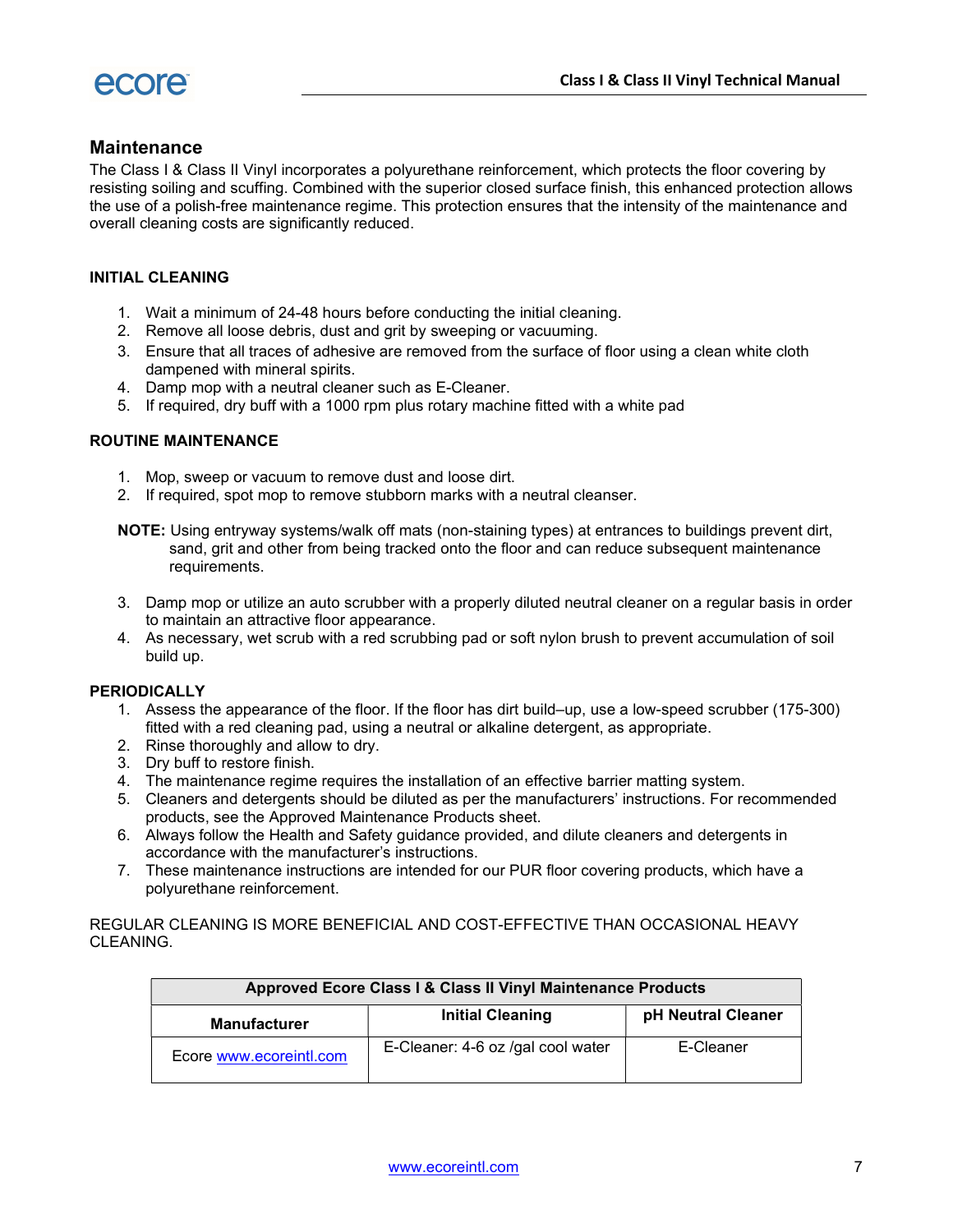

### Painting Ecore Class I & Class II Vinyl

Paint for our Class I & Class II Vinyl is available from Endura Paint and sold through Can Am Coatings, who both sells the paint and supports it technically. As we don't sell the paint, support it technically or warranty the paint in any way, please work directly with Can Am:

Tom Whitelock Can Am Coatings 466 Vernon Way El Cajon, CA 92020 tom@canamcoatings.com O) 619 937 0430 F) 619 444 0394 C) 619 876 3657

#### **Warranty**

Ecore guarantees our Class I & Class II Vinyl products to be free from defects in workmanship and materials affecting wearing properties, and to meet all published Class I & Class II Vinyl specifications at time of manufacturing, for a period of 10 years from the date of installation, provided that the product has been installed in accordance with the installation instructions issued by us.

Any defect must be notified to us in writing, and we reserve the right to inspect and investigate any alleged defect. If after this investigation we consider the material to be defective, at the discretion of Ecore, the sole remedy against the seller will be to repair, to replace, or to issue a credit not exceeding the selling price of the defective goods. If product is no longer available, Ecore reserves the right to substitute similar product of equal value and/or quality.

This warranty does not cover defects arising from any of the following:

- 1. Excessive Moisture
- 2. Chemical Reaction
- 3. Corrosion
- 4. Extremes in temperature
- 5. Abnormal usage above which the product is specified
- 6. Wear from chairs or other furniture without proper floor protectors
- 7. Indentations, scratches or surface damage caused by improper maintenance, misuse, negligence, spike heeled shoes, pebbles, sand, or other abrasive materials
- 8. Sub-floor irregularities causing premature wear
- 9. Dissatisfaction due to improper installation and/or maintenance
- 10. Labor on material installed with obvious defects
- 11. Labor costs on repair or replacement material
- 12. Any discoloration or bond failure as a result of unapproved adhesives or improper substrate preparation
- 13. Staining or discoloration caused by rubber feet, rubber castors, rubber-backed mats, etc.
- 14. Damage resulting from unapproved floor care products
- 15. Purchase of "seconds", "remnants", or other (non-first quality) flooring materials are not covered under this warranty.

These warranties are in lieu of any other warranty expressed or implied. Ecore shall not be liable for any incidental or consequential damages which may result from a defect. Some states do not allow the exclusion or limitation of incidental or consequential damages, so the above limitation or exclusion may not apply to you. These warranties give you specific rights, and you may also have rights which may vary from state to state. To know what your legal rights are in your state, consult your local or state Consumer Affairs Office or your State Attorney General. For complete and latest warranty information, please see www.ecoreintl.com .